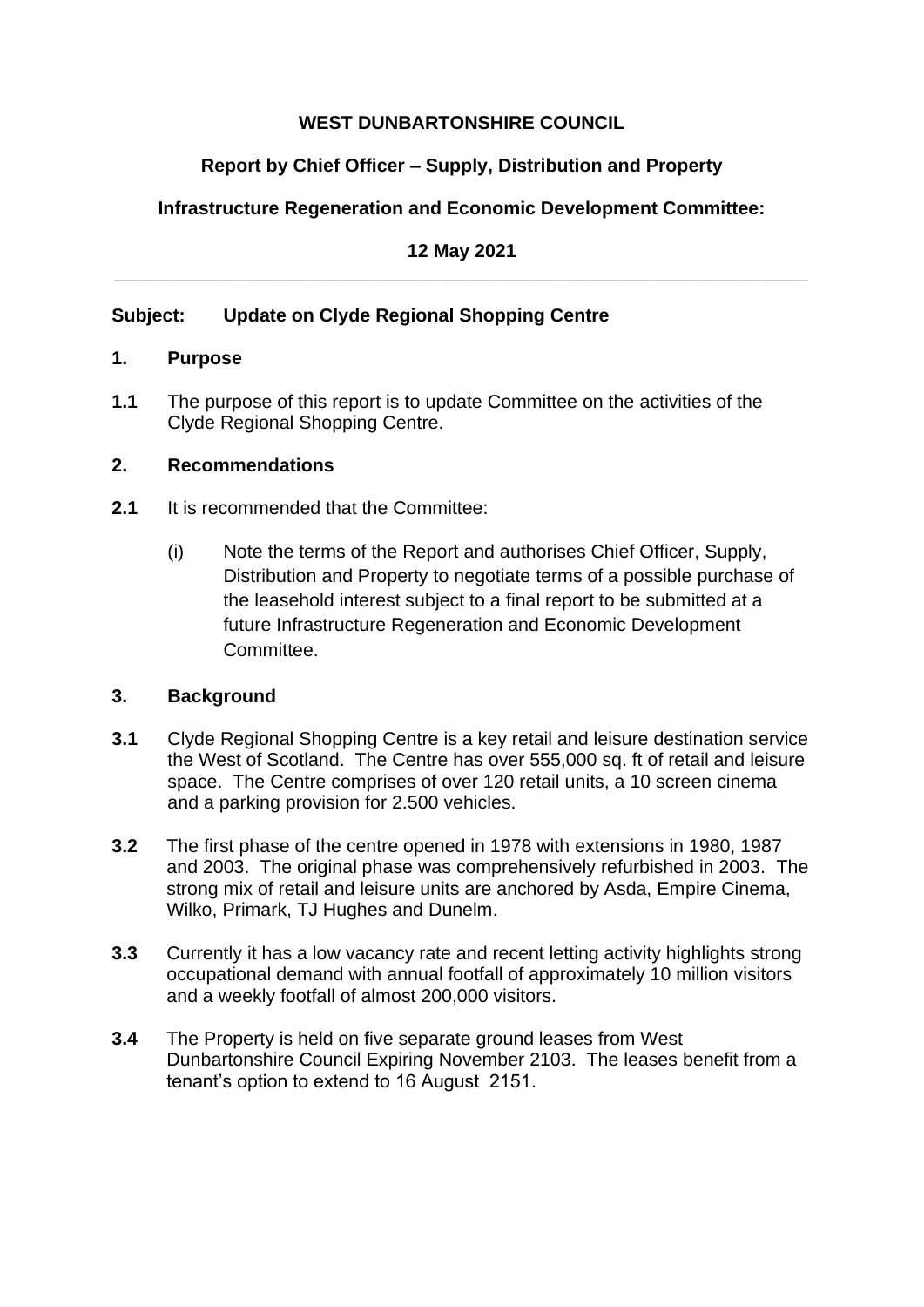- **3.5** Currently WDC receive payment in respect of the ground rent payable is higher of £1.00 per annum, or 19.43% of net rental income payable quarterly in arrears.
- **3.6** The tenant benefits from a pre-emption right in the event that landlord wishes to dispose of their heritable interest.
- **3.7** The current leasehold was purchased by Cerberus in 2015 and is operated by Managing Agents Edinburgh House Ltd.

# **4. Main Issues**

- **4.1** Officers were asked by elected members to explore the possible opportunity of acquiring the long leasehold interest. If the Council were to acquire the leasehold interest this would simplify the ownership structure and assume better short term and long term control over the Centre.
- **4.2** A number of other councils in England & Wales have utilised this structure to take control of a declining shopping centre within their town centres in order to proactively transform and re-energise their town centre.
- **4.3** By acquiring the leasehold interest this would allow direct ownership to
	- o adopt an active approach to managing the asset to arrest the decline in income.
	- o Include the Centre in part of a wider town centre regeneration plan.
	- o actively influence the repositioning of parts of the centre by increasing the leisure and food and beverage provision, redevelopment or use other asset management initiatives to reenergise the Centre.
	- o assess and influence medium/long term proposals for (re)development in the Clydebank Town Centre along with other council assets.
- **4.4** Currently WDC has little ability to influence the trajectory of the Centre.
- **4.5** Officers have reviewed a number of financial options for acquiring the leasehold interest and seek Committee approval to proceed to formally note interest with the agents acting for the owners and engage with a consultant to progress negotiations. Such consultant will be appointed in line with Corporate Procurement regulations.

## **5. People Implications**

**5.1** There are no significant people implications as a result of this Report.